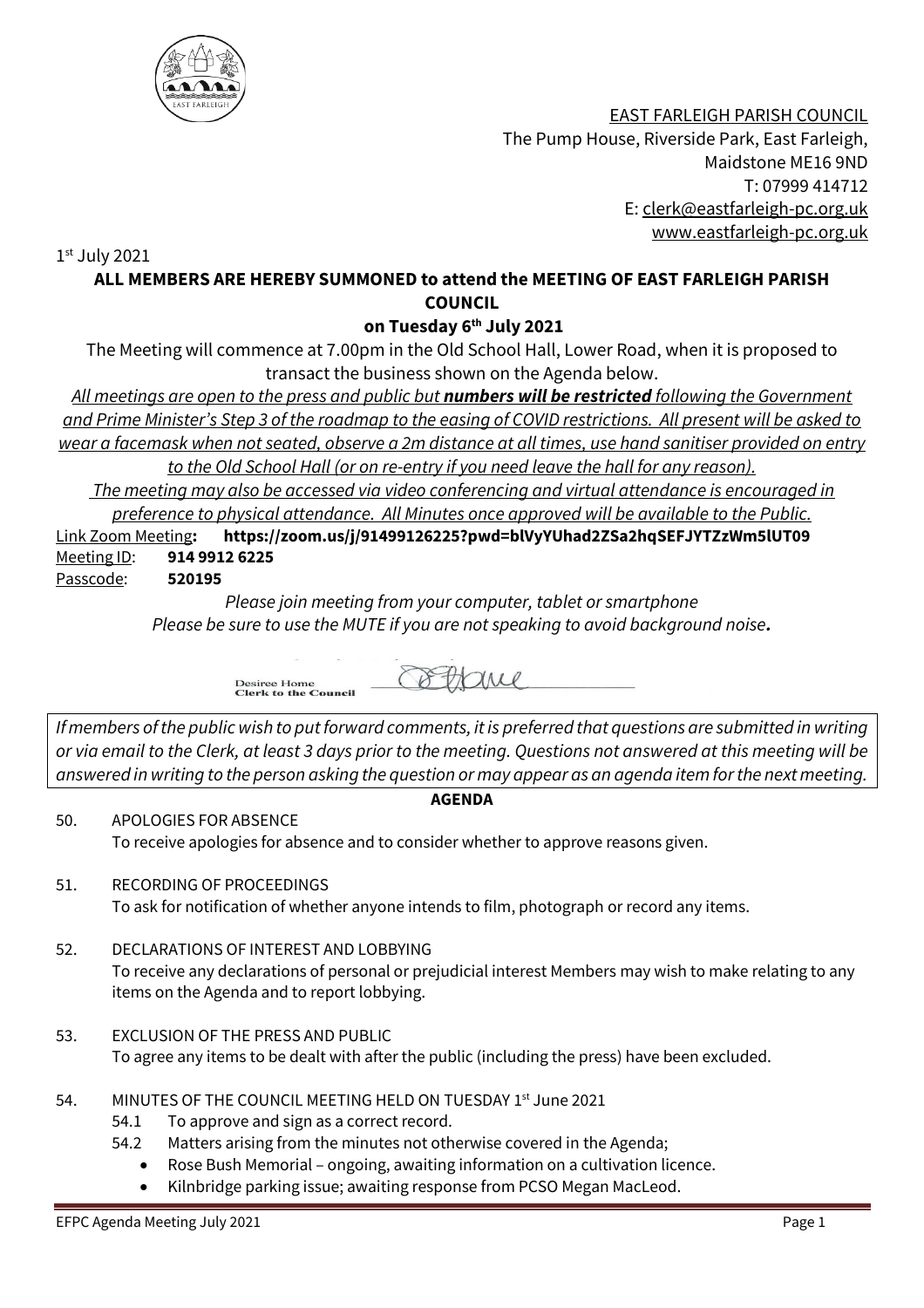## 55. PLANNING

*Note: Councillors can view all Planning matters on the MBC Planning Porta[l https://pa.midkent.gov.uk/](https://pa.midkent.gov.uk/)* 55.1 To consider any notified Planning Applications since the last meeting:

- **21/503182/FULL** River View, The Priory Erection of a single storey rear extension with rooms in roof, rendering to existing house elevations.
- **21/503053/NMAMD** Domus Corrodian, Priory Close Non-material amendment in relation to planning permission 21/501179/LAWPRO
- **21/505486/FULL** Former Water Pump House Discharge of Conditions
- 55.2 To receive notifications of any planning decisions made by MBC since the last meeting;
	- **21/501526/LBC** The Limes, Lower Road GRANTED
	- **21502089/FULL** The Victoria Inn Heath Road REFUSED
- 55.3 To note any information reported to/received from MBC on planning enforcements issues;
	- 21/503272/FULL 6 Little Adelaide Cottages pending outcome and validation before Enforcement consideration.
	- Acknowledgement of request for information on Riding School Arena Willow Wood
- 55.4 Any other planning matters, including late planning applications:
	- Viability Report re The Victoria Inn
	- Planning Needs Survey/Affordable housing Cllr JW to report
- 56. ALLOCATION OF PORTFOLIOS; Update, if required
	- Additional help to check contracted village works, "site lines", gullies, road signs etc.
- 57. PARISH COUNCILLORS/PARISHIONERS
	- 57.1 To report on any events (ON-LINE seminars etc.) attended on behalf of the Council, including the Clerk.
	- 57.2 To raise matters reported by parishioners if any.
	- 57.3 Any other IMPORTANT/URGENT matters Councillors wish to raise NOT otherwise covered in the Agenda, if any.
		- EFPC to agree that Perry O'Callaghan and Peter Beasley retain the EFPC dedicated email addresses for all business pertaining to Parish Council matters, which includes the disclaimer. Further for all HWG, Speedwatch and Police Speed Check scheme correspondence be copied to the Clerk for Parish Council Records.

## 58. FINANCE

- 58.1 To ratify payments made since the last meeting.
- 58.2 To resolve that cheques and BACS transfers presented this month be authorised and signed.
- 58.3 To receive the financial statements for the period up  $27<sup>th</sup>$  June 2021. These represent the state of play at the end of Week 12**,** 2021-22
- 58.4 Any other financial matters:
	- Clerk/RFO to ascertain what is the time scale for spending CIL monies and what this money can be used for.
	- Virements to be agreed:
		- i) £2,000 from A/c 4530 MBC LPR Response to 4031 Legal & Professional Costs Reason: to transfer budget to a more appropriate account
		- ii) £600 Nominal Ledger code 4000 Clerk's salary to 4006 Clerk's home allowance Reason: New reporting procedure required
	- Note: New section on Finance Briefing notes re Budgetary Overspend;
		- i) £395 sign painting Pearsons/ coded 4350 Highways Fund
			- Reason: Approved last Financial Year but not invoiced until the current year.
		- ii) 4531 COVID Costs Unbudgeted this year.
	- To review and approve the current Financial Regulations and Standing Orders.